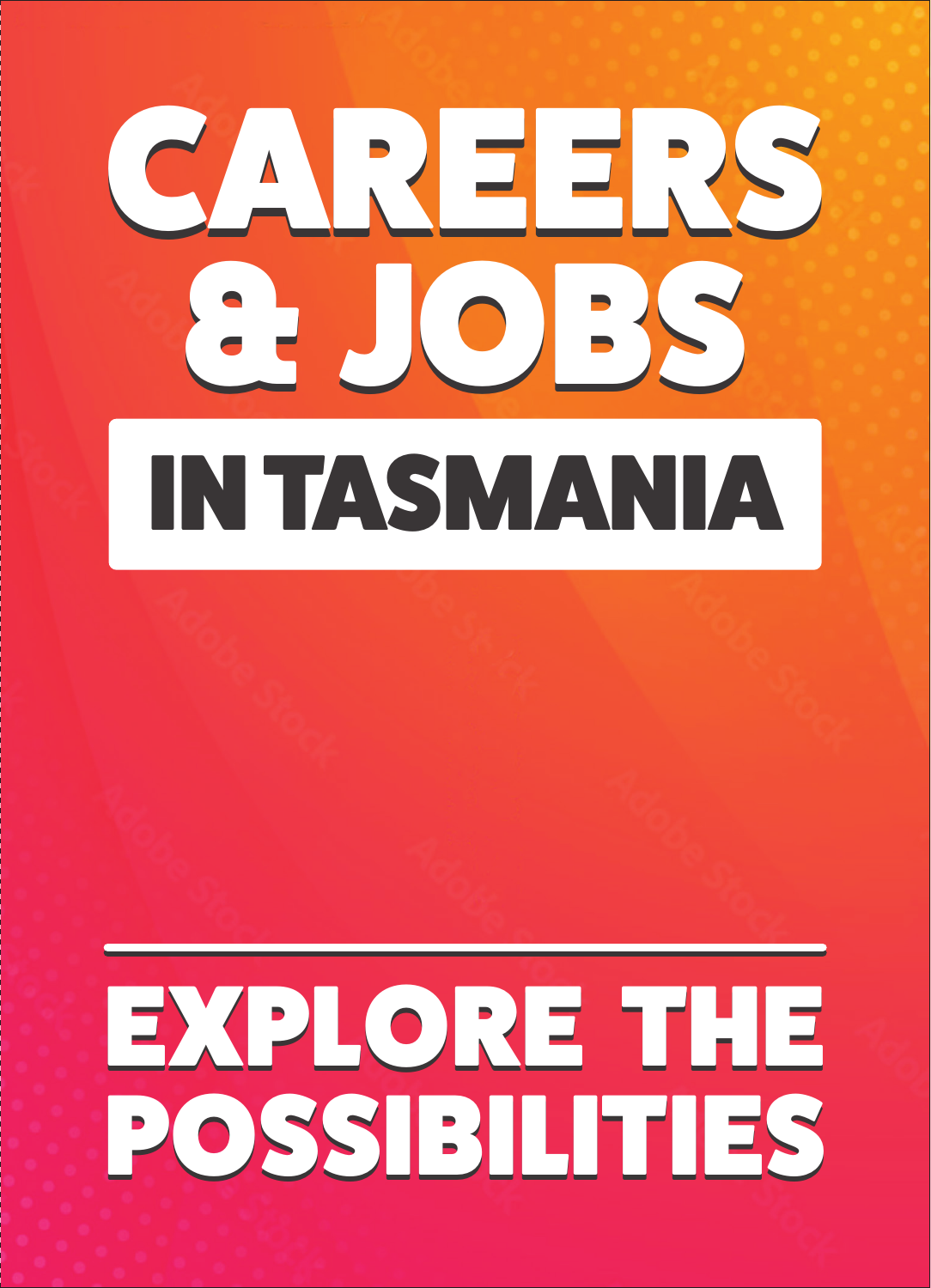**Everyone is at different stages of their career and employment journey**

**Still at school and thinking about career pathways and future work?**

**Looking for work for the first time?**

**Looking for a career change or different job?**

**Want to be self-employed?**

Booklet is an initiative of Eastcoast Regional Development Organisation Inc (ERDO) Contact: Jane Teniswood windsong@skymesh.com.au Printed by Impress info@impressprint.com.au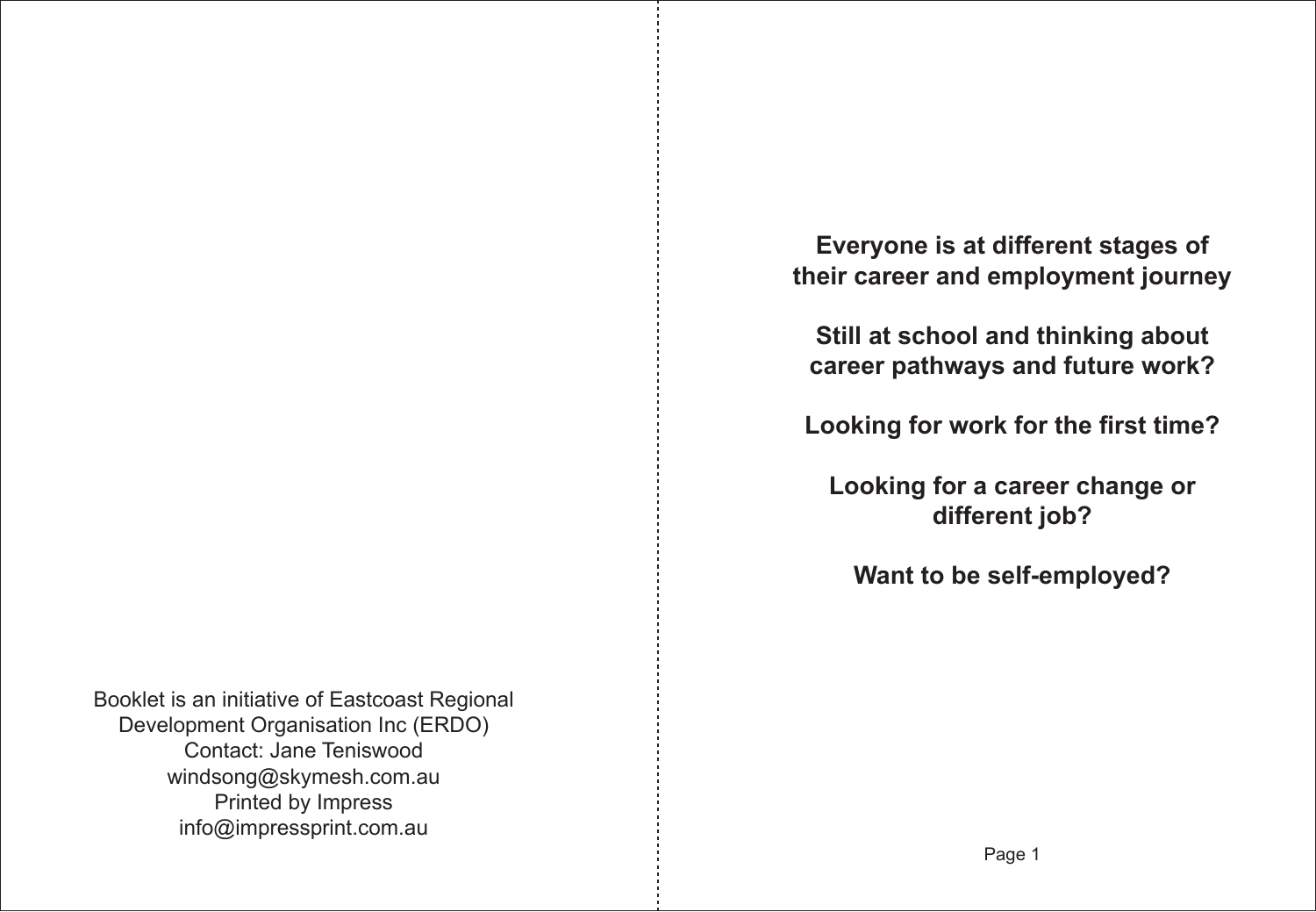#### *Future of Work*

*There is help out there to update your skills or take your first steps*

Our world is changing fast and so are the types of jobs.

As the latest research indicates that many will experience up to five career changes and 17 different employers in their working lives it is impossible to predict the exact collection of skills and knowledge that you will need in the future.

However, we do know that to live effectively with change, you will need to be flexible, creative, good at problem solving and have a sense of optimism about your future.

*Take charge of your own destiny!*

#### *Don't know where to start? - Start with YOU*

Never has it been so easy to find information but it can lead to information overload! Ask yourself some questions and think about what you are finding out about yourself.

What really interests me is……I love being……I learn by……I am excited when……I hate it when……my ideal job would be……I get stressed if……I dream about……Am I a leader?……Do I like working by myself or as part of a team?

**Google** Websites and find some good career sites and skill surveys to help **you** understand more about yourself, your values, interests and skills.

Sites could include:

Skills Tasmania https://www.skills.tas.gov.au/learners 1800 655 846 https://careerify.tas.gov.au www.reachout.com Career Quiz | JobOutlook Skills Match | JobOutlook https://careerify.tas.gov.au/

Talk to career pathway officers or career adviser agencies set up to help you find work.

No internet access or phone credit? - visit your nearest Library for free access

*Remember every individual takes a different path*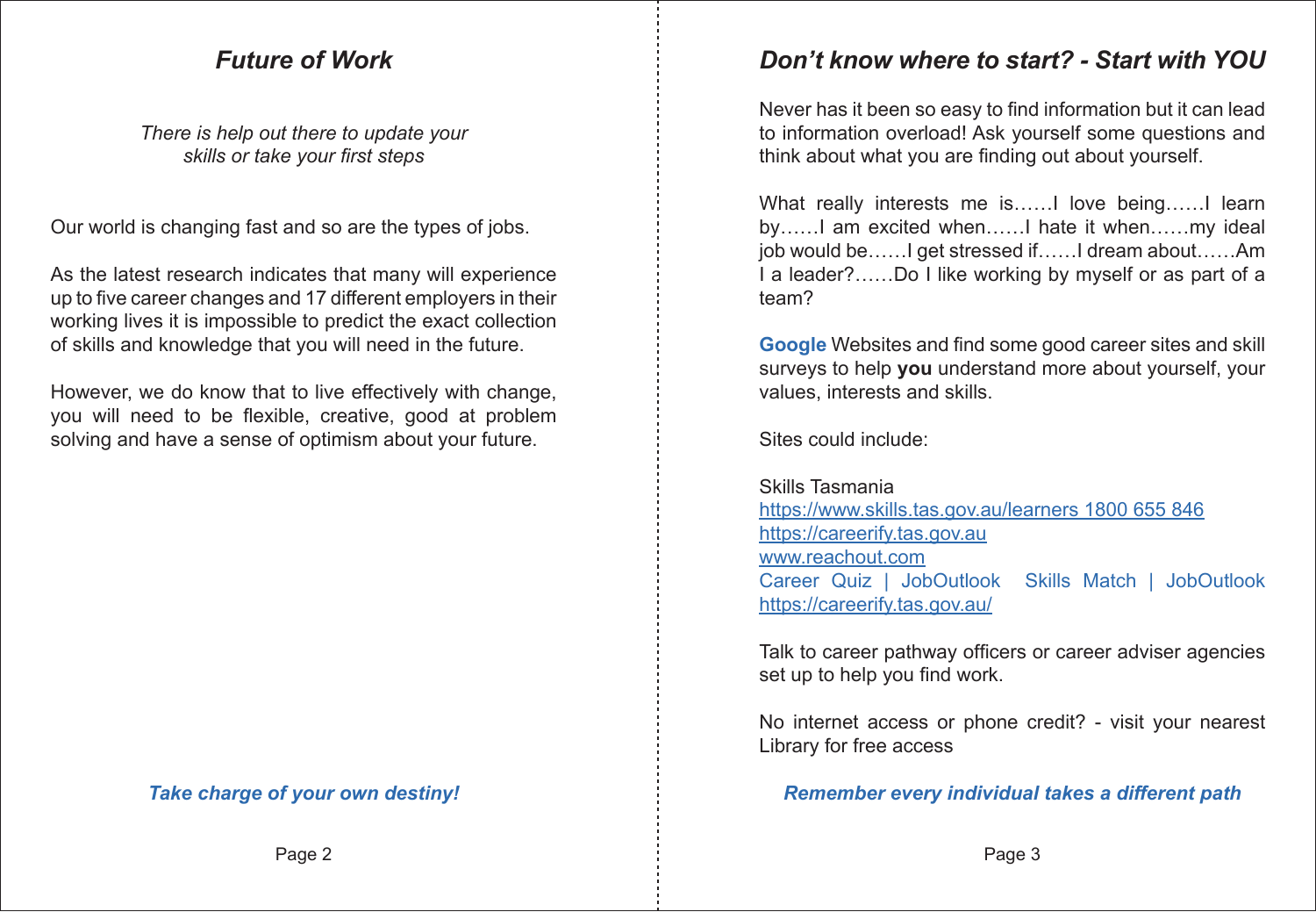#### *It's never too late to learn!*

What sort of learner are you?

Did you know we all learn in different ways? The traditional school system may not have been in line with your preferred style of learning.

Research has identified three distinct communication and learning styles:

- **• Visual learning by seeing** (pictures, diagrams, demonstrations, films, videos)
- **• Auditory learning through hearing** (audiotapes, lectures, debates, discussions, verbal instructions)
- **• Kinaesthetic learning through doing** (moving, touching, experiencing)

We all utilise all three types of learning modes but most people display a preference for one over the other.

The brain is able to rewire itself following damage and continues to create new neural pathways and alter existing ones in order to adapt to new experiences, learn new information, and create new memories.

Want to know more?

Google - Multiple Intelligence, Emotional Intelligence, Brain Research

#### *Keep on learning the way you learn best!*

# *What are your personal values?*

*'Your definition of happiness will influence every significant decision in your life' (The Happiness Project - Robert Holden)*

Think about what is most important to you in your life. What is it that really motivates you? Think about what makes you happy.

The answers to these kinds of questions are your values.

#### *The importance of networks*

No matter how much you love your job, you should always be looking for ways to build your networks. A strong network allows you to get advice from trusted sources, to find career opportunities, and to support the careers of others.

Value your friends and networks - the more you give the more you receive!

Surround yourself with people with whom you can share your journey

*Take care of yourself on the journey!*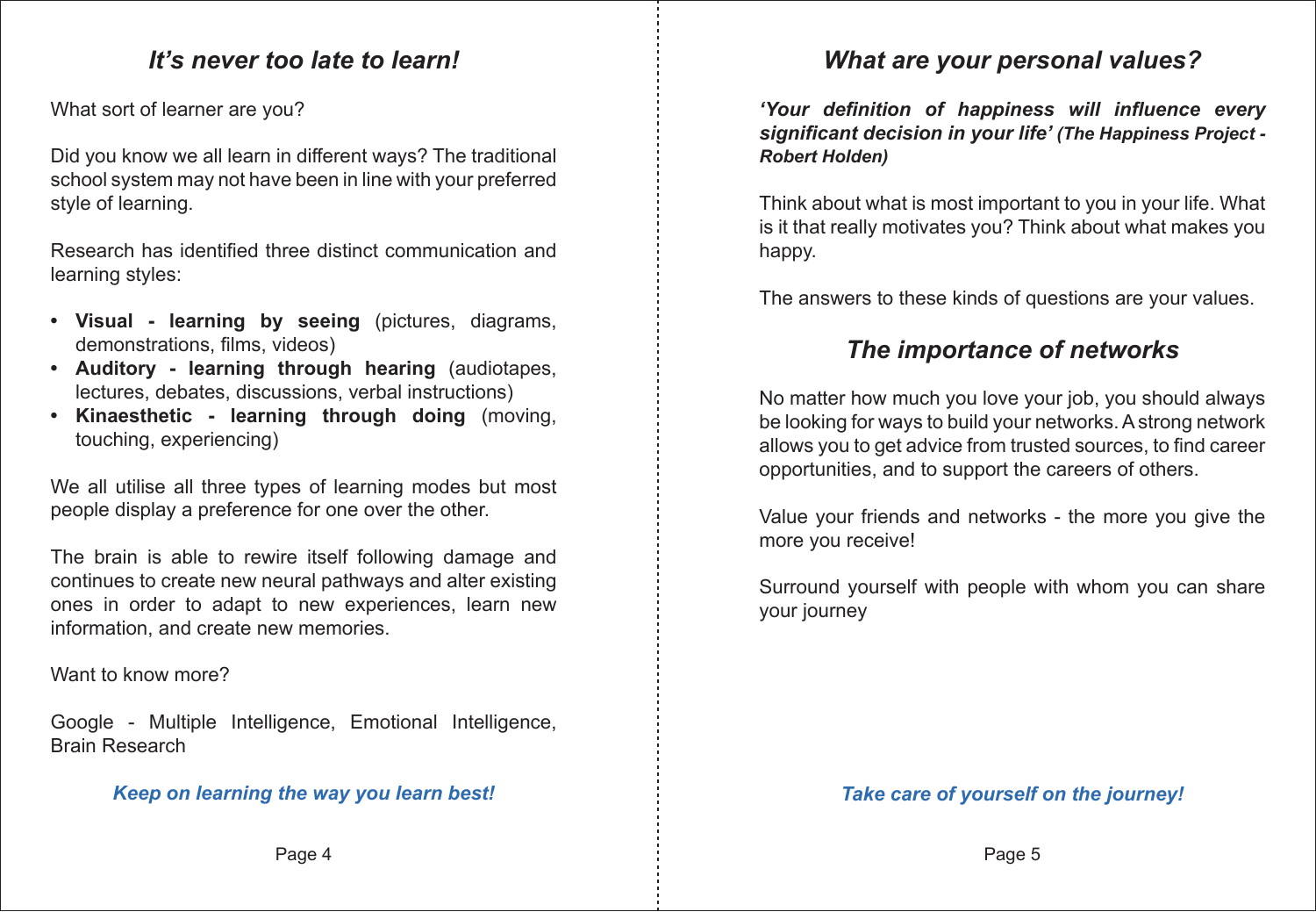# *Stay up to Date with Courses & Training Options*

**Ring around and find the right service to help you create your future focussed on your skills, abilities and goals**

#### *Courses*

**TasTAFE** - Which Career Pathway Should You Choose? – Call 1300 655 307

**UTAS** (University of Tasmania) – Call 1300 363 864

Talk to the team for help in beginning a course at the university as there are many options and pathways on offer

**Riawunna Centre** - Call 62 262 772 ( South) 63 243 491 (North) 63 243 491 (North West)

This Centre provides a culturally welcoming space for Aboriginal and Torres Strait Islander students to study, access academic and cultural support, and to be part of the University of Tasmania.

# *Study online or offline by USB*

**ACS Distance Education** - Call (07) 5562 1088 www.acs.edu.au

**Open Colleges** - Call 1300 164 191 https://www.opencolleges.edu.au

# *Apprenticeships & Traineeships*

The right career for you could start with an apprenticeship or traineeship which gives you the opportunity to combine work and training while undertaking a nationally recognised course.

Training is available to anyone aged 15 years and over, in more than 500 occupations across a range of different **industries** 

For free help call MEGT/Career Hub 1300 562 482 or MAS 1300 627 628

#### *Self - Employment*

Can you turn a passion or hobby in to a business? Enrol in a business management course? Seek advice from a Job Centre or Enterprise Centre near you. There are government schemes to assist you.

BUSINESS JOURNEY Entrepreneurs' Programme

www.business.tas.gov.au 1800 440 026

Business South - Call (03) 6229 9200 South East Employment Hub – Sorell – Call 0458 953 324 Huon Valley Business Enterprise Centre – Call (03) 6264 3080 Braddon Business Centre – Call (03) 6431 9449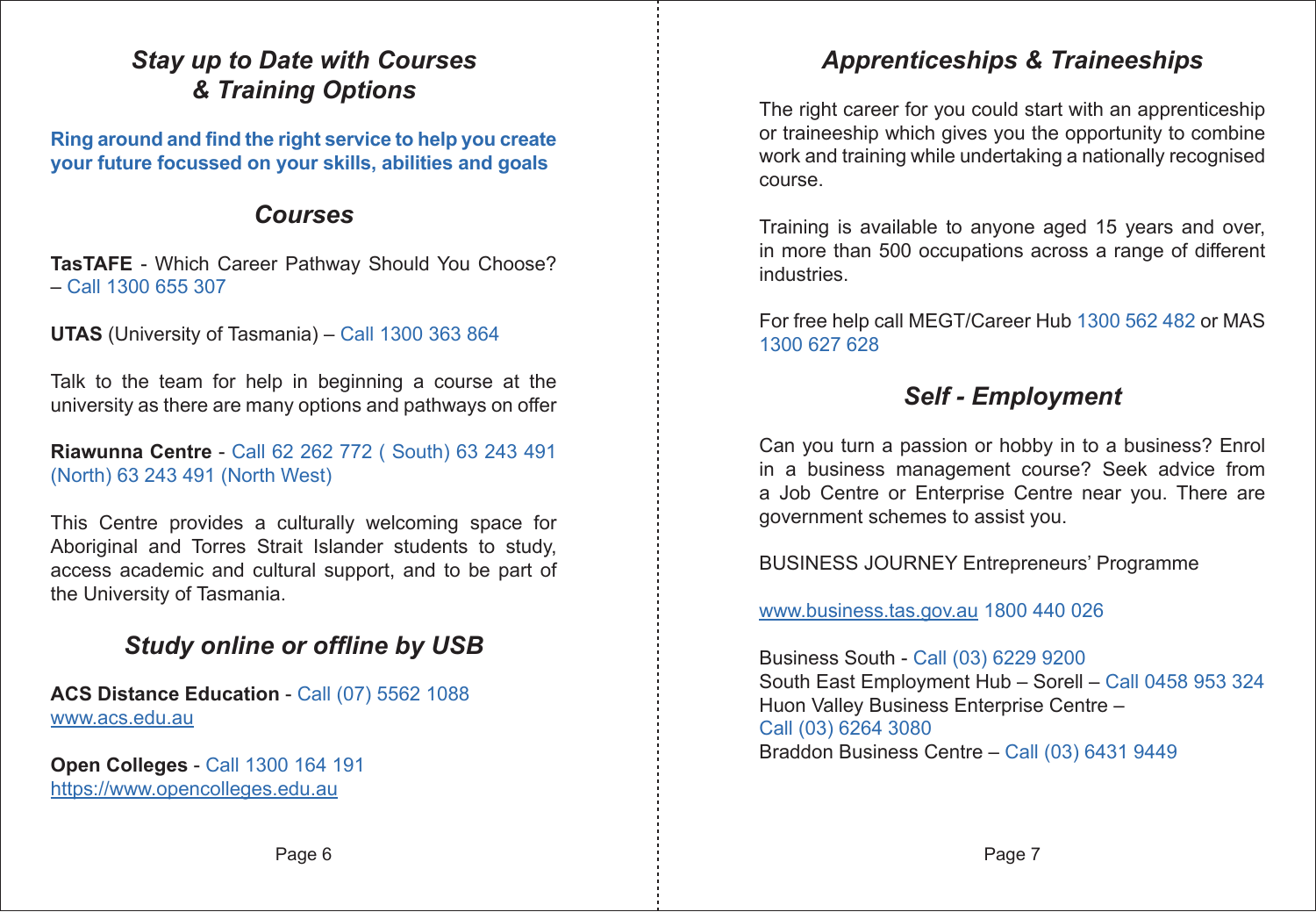#### *Still at school?*

Youth Navigators service https://www.youthnavigators.com.au/

Resources from the Department of Education (including the Vocational Learning and Careers Education unit) https://careerify.tas.gov.au/ https://www.education.tas.gov.au/about-us/projects/years-9-12-project/, and the https://www.anything.tas.gov.au/ plan.

NB If you are still at school it is possible to start a traineeship or school-based apprenticeship

**Jobs Tasmania** has been set up around Tasmania bringing local employers together with job seekers providing dedicated employment support services including career counselling, advice on how to get job ready, and transport options.

https://www.stategrowth.tas.gov.au/jobstasmania/jobs\_ tasmania

**Contact the Centre near you to find out more!**

**South East Employment Hub – Sorell** Call 0458 953 324

**Southcentral Workforce Network – Pontville** Call 0418 365 541

**Break O'Day Employment Connect – St Helens** Call (03) 63 111 742

**Glenorchy Jobs Hub – Glenorchy** Call 1300 084 307

**Northern Employment and Business Hub – Launceston** Call 0490 025 063

**North West & West Coast Jobs Hub – coming soon**

**Southern Training & Employment Network – coming soon**

#### *Disability Support Services*

**If you have an injury, illness or disability, there are many organisations funded to support you.**

One in five Australians live with a disability. They work in all sorts of jobs, hold tertiary and trade qualifications, as well as senior managerial positions. Some are employed in customer service, while others work in manual or technical jobs. The possibilities are endless.

**CVGT** – 13 28 48 **Maxima** – 1300 629 462 **Interact** – 1300 388 873 **atWork** – 1300 192 646 **STEPS** – 1300 078 377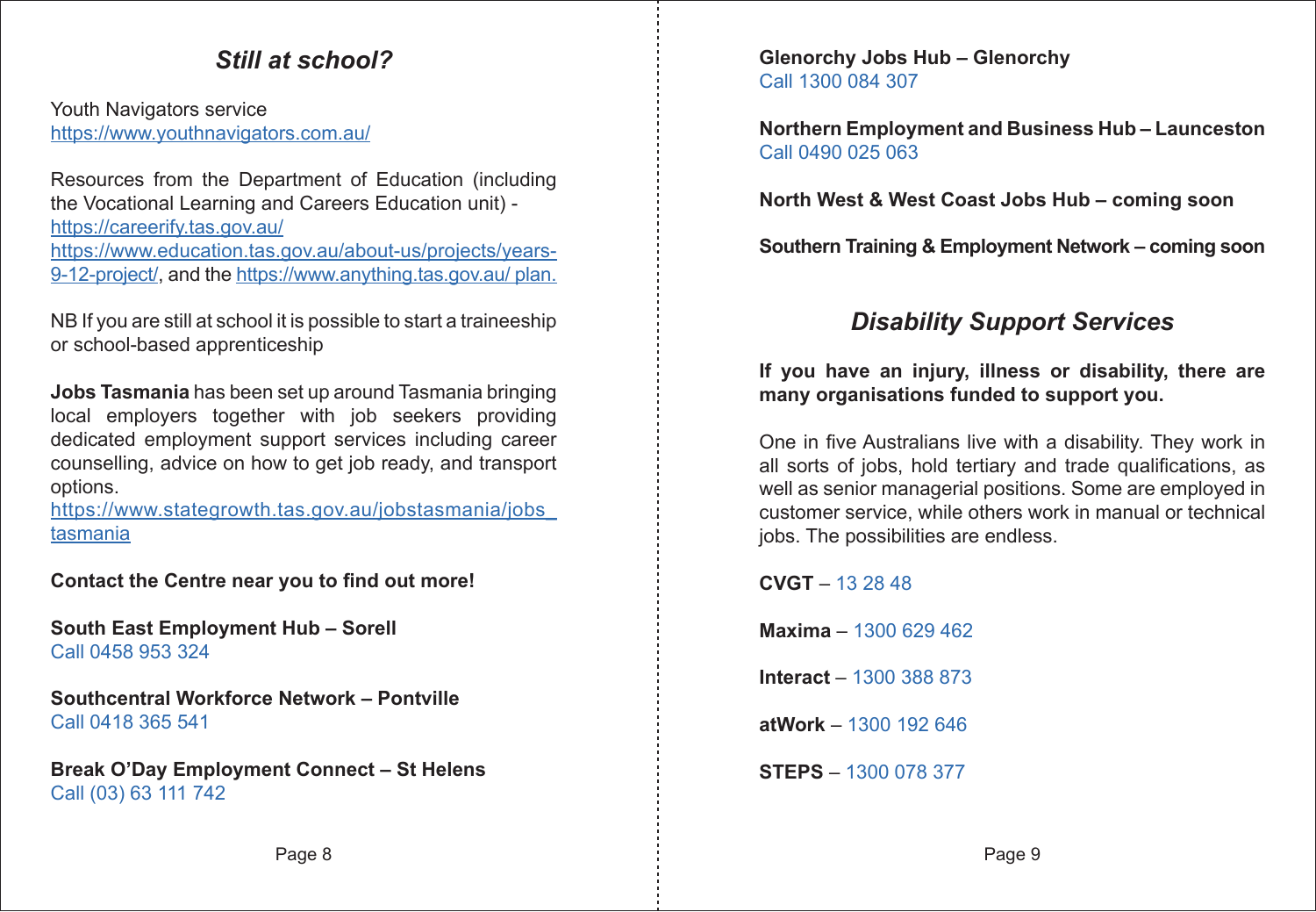#### *You can kick-start your career any experience is good experience*

- Look for casual and part time work combine it with study
- Heard about SEEK?? SEEK Jobs Online SEEK Jobs

#### https://www.seek.com.au/

A Complete **SEEK** Profile Can Increase the chance of employers contacting you.

**SEEK** Career Advice has tools and quidance to help you make your next move.

• Enquire with businesses you are interested in for work experience or a trial

# *What can you do while you are looking for work?*

- Volunteering is a way to build confidence, networks and explore pathways. Talk to Volunteering Tasmania to find out more 1800 677 895
- Volunteer or intern with companies or organisations The ACS Foundation provides career advice student conferences, scholarships and entry level job opportunities to help students start technology careers. https://www.acsfoundation.com.au or call (02) 8296 7700
- Surround yourself with people who inspire you and ask a lot of questions
- Listen to others journeys TED talks, videos, films

#### *Create your own future pathways*

# *Chosen the wrong subjects – in the wrong job?*

The good thing is it's not a big deal to shift careers. You can always change to something else down the track.

# *Identifying transferable skills*

Transferable skills are those that you develop as you progress through employment, education or training. Communication, problem solving and teamwork are all examples of transferable skills because they can be transferred between jobs, departments and industries.

Employers often value these skills because they can be used in so many ways in the workplace.

Fill in the gaps in your knowledge – investigate online learning options.

#### *Embrace a changing world!*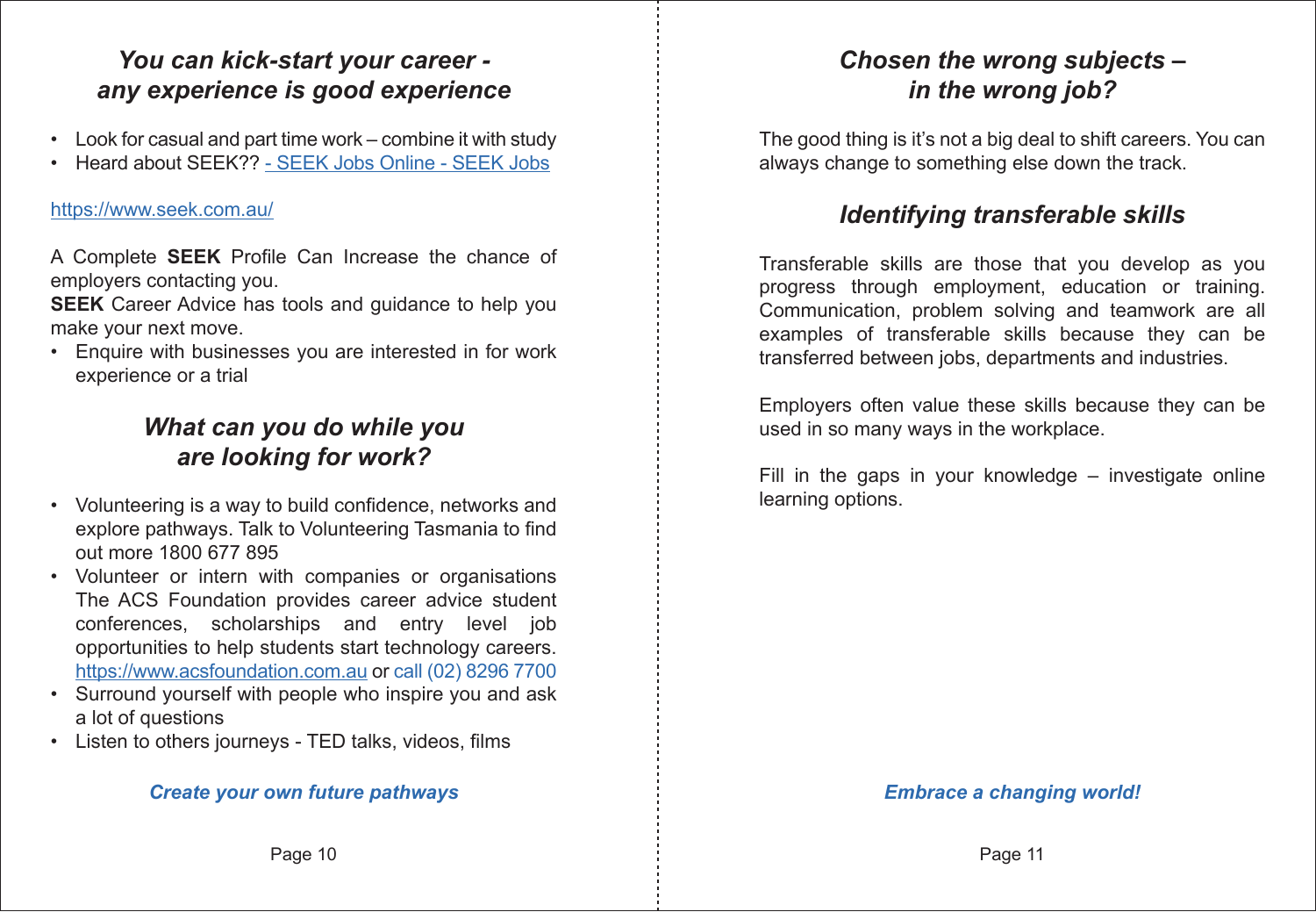# *Didn't do well at school?? Struggling in the classroom?*

**Need more help? Call 26TEN and talk to someone today for free, confidential help with reading, writing and maths Ph. 1300 00 2610**

*If you are getting confused by all your options or need someone to talk to*

- Lifeline 13 11 14
- Beyond Blue 1300 224 636
- Mental Health Services Helpline 1800 332 388
- Kids help line (services up to 25 years old) 1800 55 1800

#### **WebChat**

- www.lifeline.org.au 7pm-12am
- www.beyondblue.org.au 3pm-12am
- www.kidshelpline.com.au 24/7

#### **Need to deal with some life issues?**

- Alcohol & Drug Information Service Call 1800 811 994
- Gambling Helpline Tas Call 1800 858 858
- Ready to quit smoking Call Quitline on 13 78 48

#### *There's a world of support out there….CONNECT*

#### *Think outside the square!*

Change your mindset, and you will not only be more successful, but probably a whole lot more contented and productive in your work life.

Anticipate events – don't wait for them to happen

Make bold decisions

Having a positive routine helps some to keep committed to having something to work towards. Set SMART (specific, measurable, achievable, realistic, and timely) goals.

If you want to get a job and have a successful career, make sure you are not thinking like your parents, teachers or grandparents did. Jobs and careers today are very different to a few decades ago.

#### *The sky's the limit so reach for the stars!*